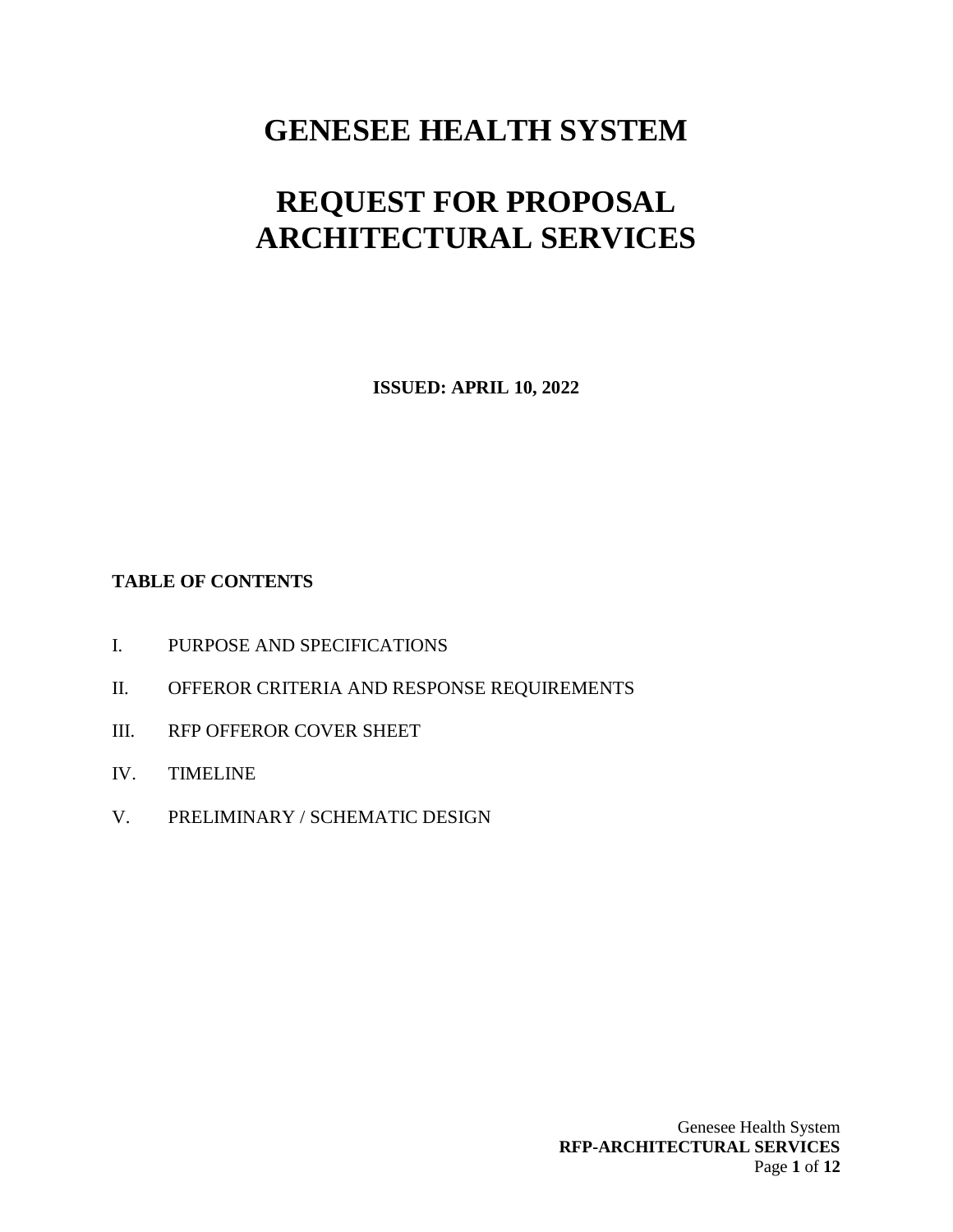# **I. PURPOSE AND SPECIFICATIONS**

Genesee Health System (hereinafter referred to as the "Board") is seeking sealed proposals from interested and qualified parties experienced in providing Architectural Services. The ideal candidate will possess the depth of knowledge and expertise in medical health practice development schematics through construction. These services/products will be provided at locations as requested by the Board.

The initial project will double the existing square footage of the existing GCHC health clinic, a Federally Qualified Health Centers (FQHC), located at 2298 S. Center Road, Burton MI. This existing approximately 2,500 square foot active medical health facility includes examination rooms, waiting areas, interview rooms, clinical offices and business function areas. We anticipate there will be limited demolition involved, while the majority of the existing facility will remain untouched. The federal grant funding associated with this project will result in the requirement of obtaining approval to proceed from various local, state and federal agencies or organizations. The total available funding for the entire expansion project is **approximately \$560,000.00**. Offerors are to use their expertise and creativity to meet or exceed the Board's needs and earn its trust.

Proposals must be clear, concise, typewritten, and must be signed in ink by the official authorized to bind the submitter to its provisions. The contents of this Request for Proposal (RFP) will become incorporated within any contract signed by the Board and the provider of service. Do not retype this RFP, instead, respond on a separate page and cite the section number for each response. All areas of the offered proposal must be addressed in the same sequence cited in the RFP instructions in order that proper consideration is given to the proposal. Proposals submitted without information or incomplete content will result in the proposal being removed from consideration. The Offeror must complete an **Offeror Cover Sheet** and attach to the proposal. Site visit may be available upon request, but it dependent upon Facility Manager's schedule.

Potential Offerors and interested parties must demonstrate their interest in this opportunity by emailing [RFPreplies@genhs.org](mailto:RFPreplies@genhs.org) and providing their contact information. The Board will accept questions sent to [RFPreplies@genhs.org](mailto:RFPreplies@genhs.org) which must be received **by noon on Monday, April 18, 2022**. Questions and Responses will be prepared in an **Addendum** and emailed to the list of interested parties **by 5:00 P.M. Tuesday, April 19, 2022**. Any addendum or other changes will be posted on the GHS website <https://www.genhs.org/News/RFP-Opportunities>

Any change to this RFP subsequent to its release will be confirmed in writing by the Board. Offerors shall email their proposal, as a PDF document, to [RFPreplies@genhs.org](mailto:RFPreplies@genhs.org) . **Proposals will be accepted until April 27, 2022 until 3:00 P.M**. **Proposals must be received by this date and time in order for the proposal to be considered**. In your email, please request GHS to confirm receipt of your emailed proposal. If you do not receive a confirmation within the hour, submit a second email (no attachments) requesting confirmation.

Include "**RFP ARCHITECTURAL SERVICES"** in the Subject line of your emails.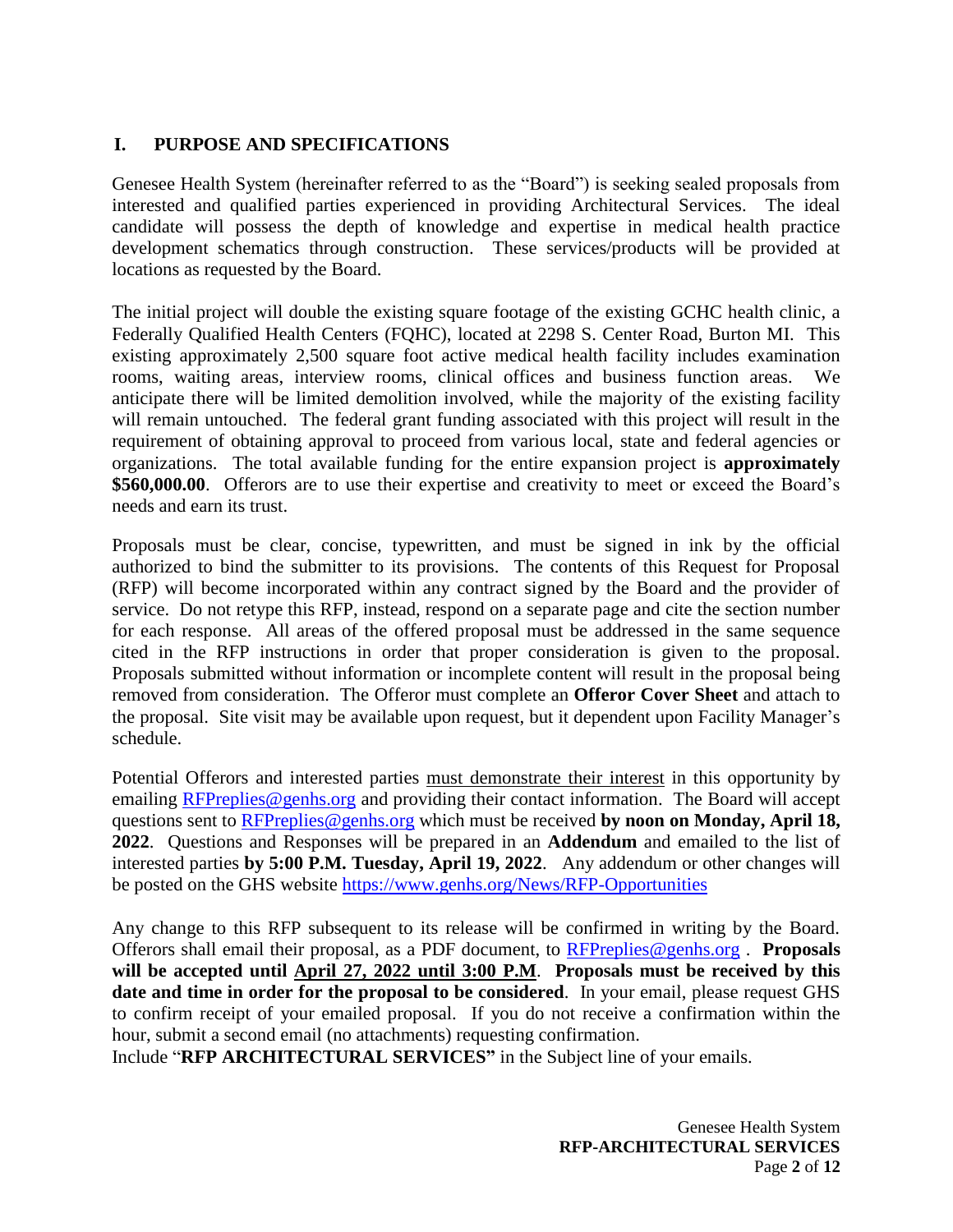Proposal emails will be opened **on April 27, 2022, at 3:30 P.M.** and assembled into a listing of companies who submitted Proposals. The listing will be posted on the GHS website, as described earlier. Proposals will be logged in to identify which Offerers submitted proposals, but the dollar value of proposals will not be reviewed nor shared following the opening. The proposal shall cover services beginning on or about **June 1, 2022** or as agreed upon by the Contractor and the Board. The product/service will be delivered on or about **June 30, 2022** or as agreed upon by the Contractor and the Board.

The Board reserves the right to accept or reject any/all proposals received pursuant to this RFP, in whole or in part; and/or to waive any/all irregularities therein; and/or to delete/reduce the units of service; and/or to negotiate proposal terms in any way whatsoever to obtain a proposal as deemed in its best interest. The Board reserves the right to re-solicit/re-advertise as deemed necessary.

# **INTRODUCTION AND OVERVIEW**

GHS operates as a Mental Health Authority under the provisions of Act 258 of the Michigan Public Acts of 1974, as amended. GHS intends to enter into a contract with a for-profit or nonprofit entity or entities to provide **Architectural Services.** It is expected that the proposal to provide these services will be in compliance with all applicable State and Federal standards and guidelines.

GHS manages and provides, both directly and through existing contracts, a continuum of services to persons with mental health disabilities who are located within the County of Genesee. Services are directed to persons who meet the criteria found in the most recent Diagnostic and Statistical Manual of Mental Health Disorders published by the American Psychiatric Association. Priority is given to the provision of services to individuals and families with severe and persistent mental illness, children with serious emotional disturbance, persons with developmental disabilities, and persons with substance use disorders.

Managed care has created a need for GHS to more clearly define the role of and expectations for contractors from whom **Architectural Services** are purchased. The RFP establishes criteria and requirements that have been designed to cover important aspects of the products and services to be provided.

GHS has chosen to meet the challenge of managed care by managing its mental health care service delivery through evaluation and monitoring, and expecting its service providers to be solely responsible for managing its operations consistent with terms of the accepted contract. Consequently, the submitter should be aware that providers from whom GHS purchases services are expected to operate in the marketplace and be able to effectively meet the requirements for establishing and maintaining a contractual relationship with GHS.

#### **COST LIABILITY**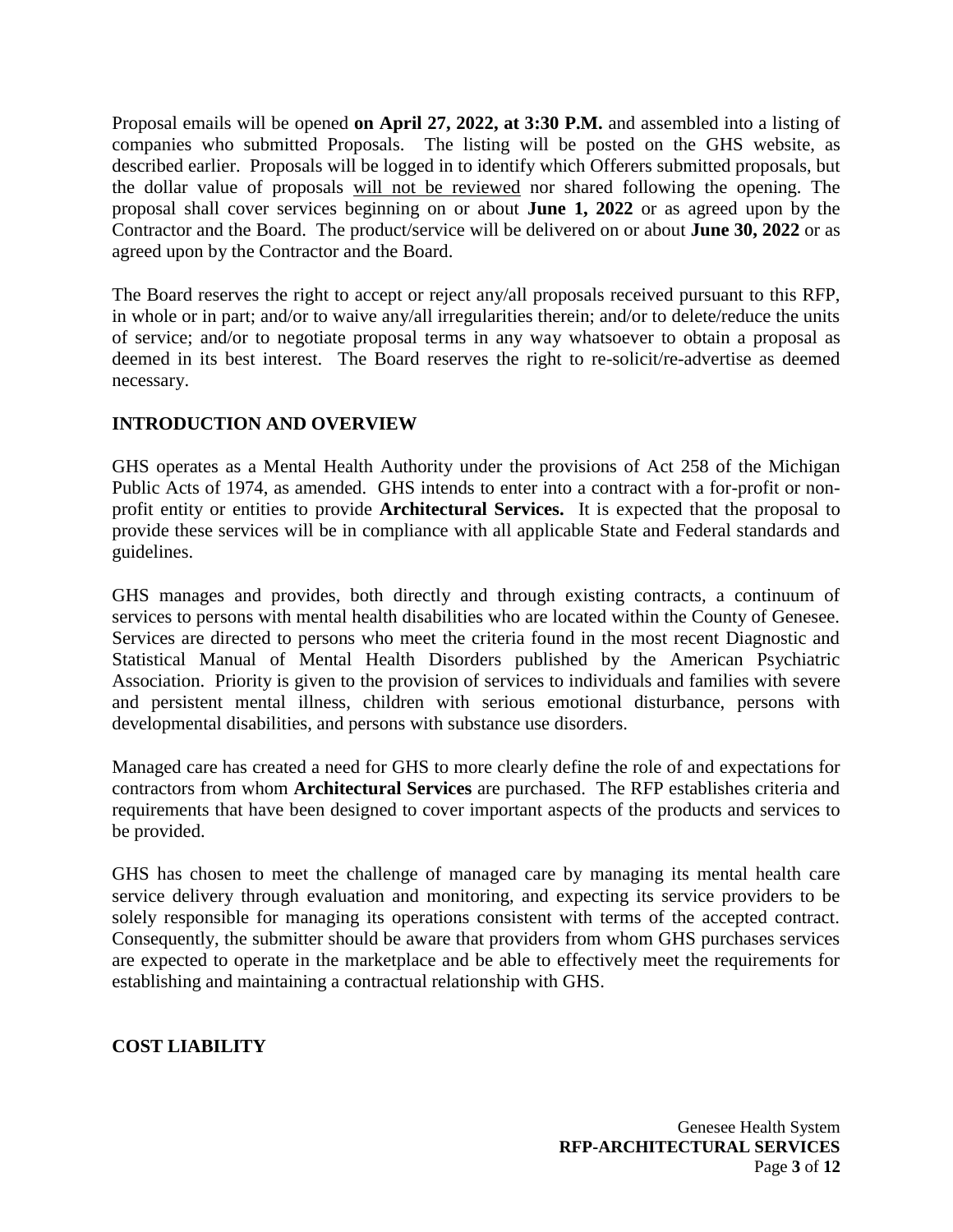The Board assumes no responsibility or liability for costs by the Offeror, or any Offeror prior to the execution of a contract between the organization and the Board.

#### **OFFEROR RESPONSIBILITIES**

All inquiries concerning the content of the RFP shall be submitted to the address cited on page two of the RFP.

It is the responsibility of the Offeror to understand all details of the RFP. The Offeror, by submitting a response indicates a full understanding of all details and specifications of the RFP. Offerors are expected to present narrative statements/summaries in a clear, concise and organized manner for review.

The Offeror is solely responsible for delivery of their Proposal, as a PDF document, and emailing it to [RFPreplies@genhs.org](mailto:RFPreplies@genhs.org). The email must be received on or before the date and time specified on page two of the RFP. The Contract Management Office will be the single point of contact throughout the RFP process. (It is recommended for Offerors to send a second email (with no attachments) stating that you submitted your proposal earlier.)

#### **RFPs submitted after the deadline will not be considered and will be discarded.**

All RFPs submitted by the deadline will become the property of the Board.

#### **OTHER MATERIALS**

Offerors may attach other materials believed to be relevant to illustrating the Offeror's ability to successfully provide the(se) service(s).

#### **AWARD OF CONTRACT**

It is the intent of the Board to enter into a contract with provider(s) that will emphasize administrative efficiencies, and possess the capacity, infrastructure and organizational competence to provide the requirements under this proposal.

Award recommendations are contingent upon an initial evaluation of the Offeror's qualifications to determine if the Offeror is a quality provider.

There are three types of evaluation that **may be used** to determine if an Offeror meets quality standards. The first is an evaluation of the written response to the RFP. The second involves interviewing Offeror's staff and/or regulators. The third involves interviews with Offeror's customers.

In addition to access to customers, the evaluation process must be assured of unimpeded access to employees of the Offeror. Requests for additional information, to assist the evaluators, may be submitted to the prospective Offeror in order to facilitate sampling satisfaction.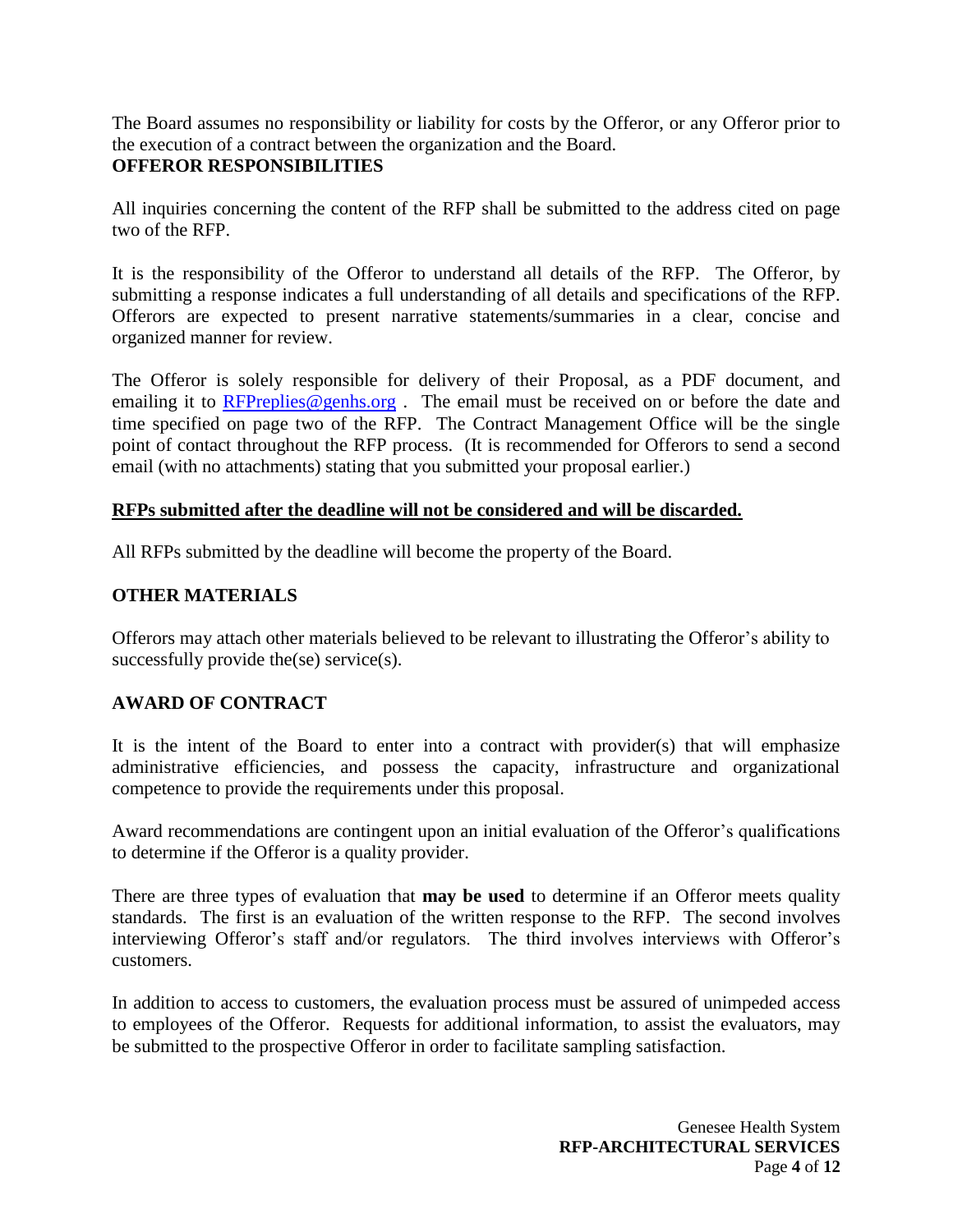Offerors who are awarded contracts shall not assign or delegate any of their duties or obligations under the contract to any other party without written permission of the Board.

#### **DISCLOSURE**

All information in an Offeror's proposal is subject under the provisions of Public Act No. 442 of 1976 known as the Freedom of Information Act.

#### **CONFLICT OF INTEREST**

Offerors awarded a contract will affirm that no principal, representative, agent, or other acting on behalf of or legally capable of acting on the behalf of the Offeror, is currently an employee of the Board; nor will any such person connected to the Offeror currently be using or privy to any information regarding the Board which may constitute a conflict of interest.

At the time of the proposal, all Offerors shall disclose any known direct or indirect financial interests (including but not limited to ownership, investment interests, or any other form of remuneration) that may be present between the Offeror or its potential subcontractors, and Board personnel. This disclosure shall be made to the Boards' Chief Financial Officer who will forward the information to the CEO.

As part of the proposal, include a list of any known potential subcontractors, including the portion of work being contracted out to other licensed contractors. This listing of potential subcontractors shall be limited to the name of the company, name of the company's owner(s), and business address. If any other subcontractor is selected after a contract is awarded, the successful Offeror shall provide the Board with the name of the company, its owner(s), and address. This requirement is not intended to apply to minimal relationships such as the purchase of a small dollar amount of supplies to complete a project.

#### **RELATIONSHIP OF THE PARTIES (INDEPENDENT CONTRACTOR)**

The relationship between the Board and any Offerors successful in obtaining a contract is that of client and independent contractor. No agent, employee, or servant of the contractor shall be deemed to be an employee, agent, or servant of the Board for any reason. The independent contractor will be solely and entirely responsible for its acts and the acts of its agents, employees, and servants during the performance of a contract resulting from the RFP.

#### **NO WAIVER OF DEFAULT**

The failure of the Board to insist upon strict adherence to any term of a contract resulting from this RFP shall not be considered a waiver or deprive the Board of the right thereafter to insist upon strict adherence to that term, or any other term, of the contract.

#### **DISCLAIMER**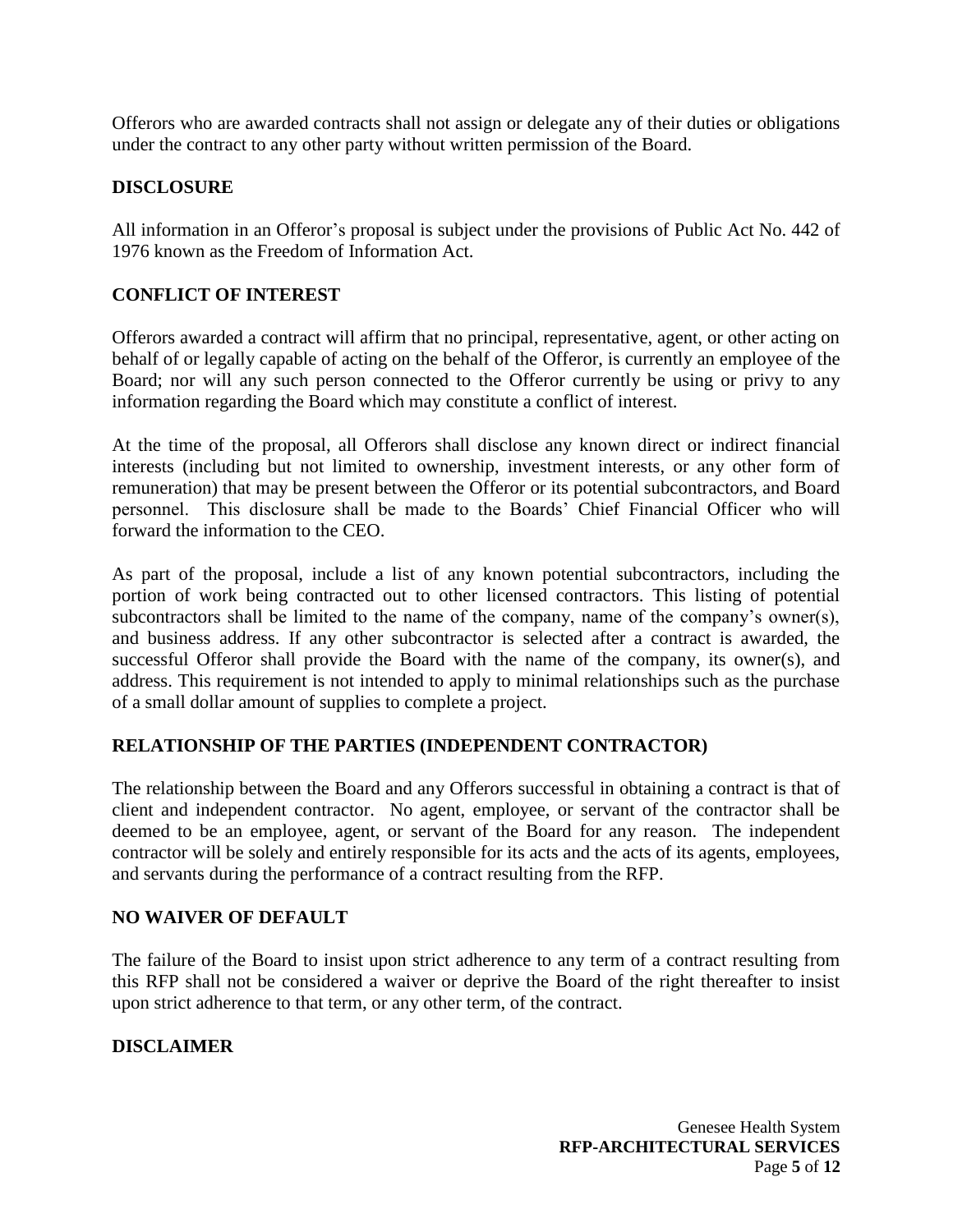All the information contained within this RFP reflects the best and most accurate information available to the Board at the time of the RFP preparation. No inaccuracies in such information shall constitute a basis for legal recovery of damages, either real or punitive. If it becomes necessary to revise any part of this RFP, a supplement will be issued to all potential Offerors who obtained the original RFP.

#### **SERVICE DESCRIPTION**

# **BACKGROUND**

Genesee Health System (GHS) received Authority status as of January 1, 2013, becoming a distinct governmental public entity separate from the County of Genesee. Funding for the service(s) described herein is enabled by a cost reimbursement contract with Region 10 Prepaid Inpatient Health Plan to manage the Concurrent 1915(b)(c) Programs, the Healthy Michigan Plan and relevant I waivers in Genesee County, Michigan and to provide a comprehensive array of specialty mental health services and supports as indicated therein. GHS also operates Genesee Community Health Center, which offers a holistic approach to physical health care for those who may otherwise go without.

The Genesee Community Health Center (GCHC) is in the midst of a growth and expansion mode. There is an immediate need for GHS/GCHC to select and retain a qualified and responsive architect firm to develop initial conceptual drawings; expanded architectural plans; mechanical, electrical, plumbing and civil engineering drawings; leading to final production drawings; developing RFQ materials and overseeing the management of the remodeling/reconstruction portion of the coming future project. Offeror's proposal shall include cost of all necessary prints/renderings/drawings required through construction and shall include modifying and producing "As Built" drawings for the owner at the project conclusion. GHS has a preference for REVIT files; all drawing files shall be turned over to the owner.

The initial project will double the existing square footage of the existing GCHC health clinic located at 2298 S. Center Road, Burton MI. This existing approximately 2,500 square foot active medical health facility includes examination rooms, waiting areas, interview rooms, clinical offices and business function areas. We anticipate there will be demolition involved, while the majority of the existing facility will remain untouched. The federal grant funding associated with this project will result in the requirement of obtaining approval to proceed from various local, state and federal agencies or organizations. The total cost of the expansion project is **approximately \$560,000.00**. Due to the dollar amount of the project, the construction phase of the project will be subject to the payment of Prevailing Wage rates.

#### **SCOPE OF WORK**

Genesee Health System is seeking proposals from qualified, licensed Architectural/Engineering firm(s) to provide professional services. The initial step in this solicitation is to evaluate the qualifications, experience and expected costs associated with the complete life cycle of planning, designing, and managing the remodeling/construction efforts to create a functional modern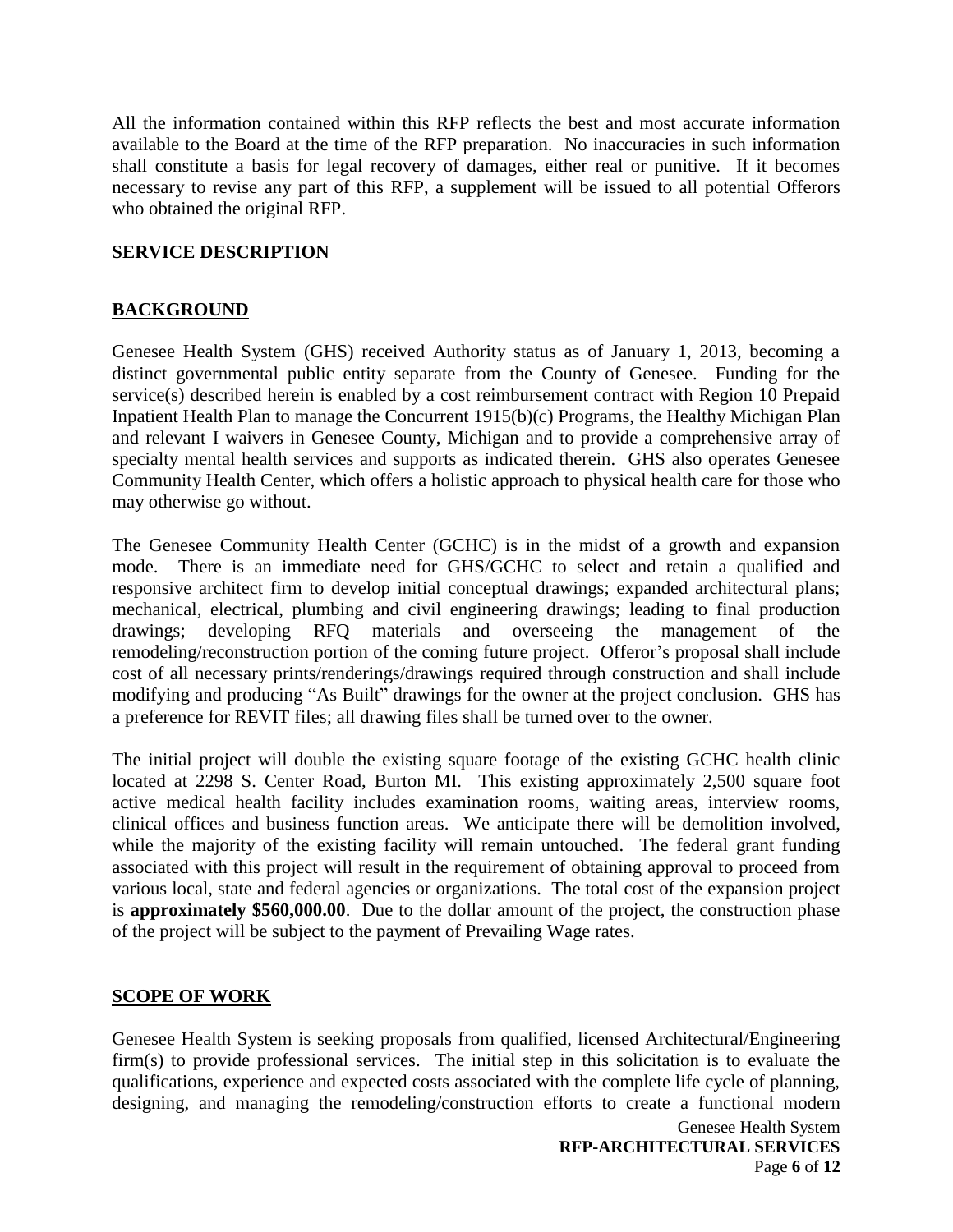**medical health or dental clinic** from concept through construction. The Owner reserves the right to select more than one Architectural/Engineering Firm. The Firm(s) awarded the project will be expected to provide and sign a Standard AIA Contract between Architect and Owner.

# **EXPERIENCE AND QUALIFICATIONS**

Each Architect submitting a proposal should include, but is not limited to the following information:

- A. The name of the firm and location of all its offices, specifically indicating the principal place of business.
- B. A brief history of the firm and the range of services offered.
- C. The age of the firm, the total number of years o f experience providing architectural services, and the average number of employees over the past five (5) years.
- D. Demonstrate abilities to design a building addition and tie the new structure to the existing building structure and produce a unified exterior appearance across the two structures. The additional structure must provide for the needs of a medical health practice and/or dental practice facilities. Provide thorough detail to include, but not limited to: business name; project title; total construction cost/value; project pictures; physical locations; awards, etc.
- E. A Management Plan that provides at least the following information: (The Management Plan should be concise yet contain sufficient information for evaluation by the selection committee.)
	- 1. Provide the education, training, experience, licensing, and qualifications of members of the firm and key employees for these projects, including the individuals responsible for the design, sustainability, energy efficiency, and for field supervision during the construction. Include an organization chart.
	- 2. Describe how the firm intends to manage their responsibilities and provide value engineering for life cycle costs, cost control, risk identification, and risk mitigation.
	- 3. Propose project production schedule showing critical dates and other information in sufficient detail for the selection committee to determine the feasibility of the time frames indicated.
	- 4. Demonstrate the experience, qualifications, and expertise of the firm with these types of projects, specifically the design services for a medical health practice. Reflect management plans, community relations, innovative ideas, technical capabilities, project experience, and ability to perform the services as reflected by workload and having adequate personnel, equipment, and facilities.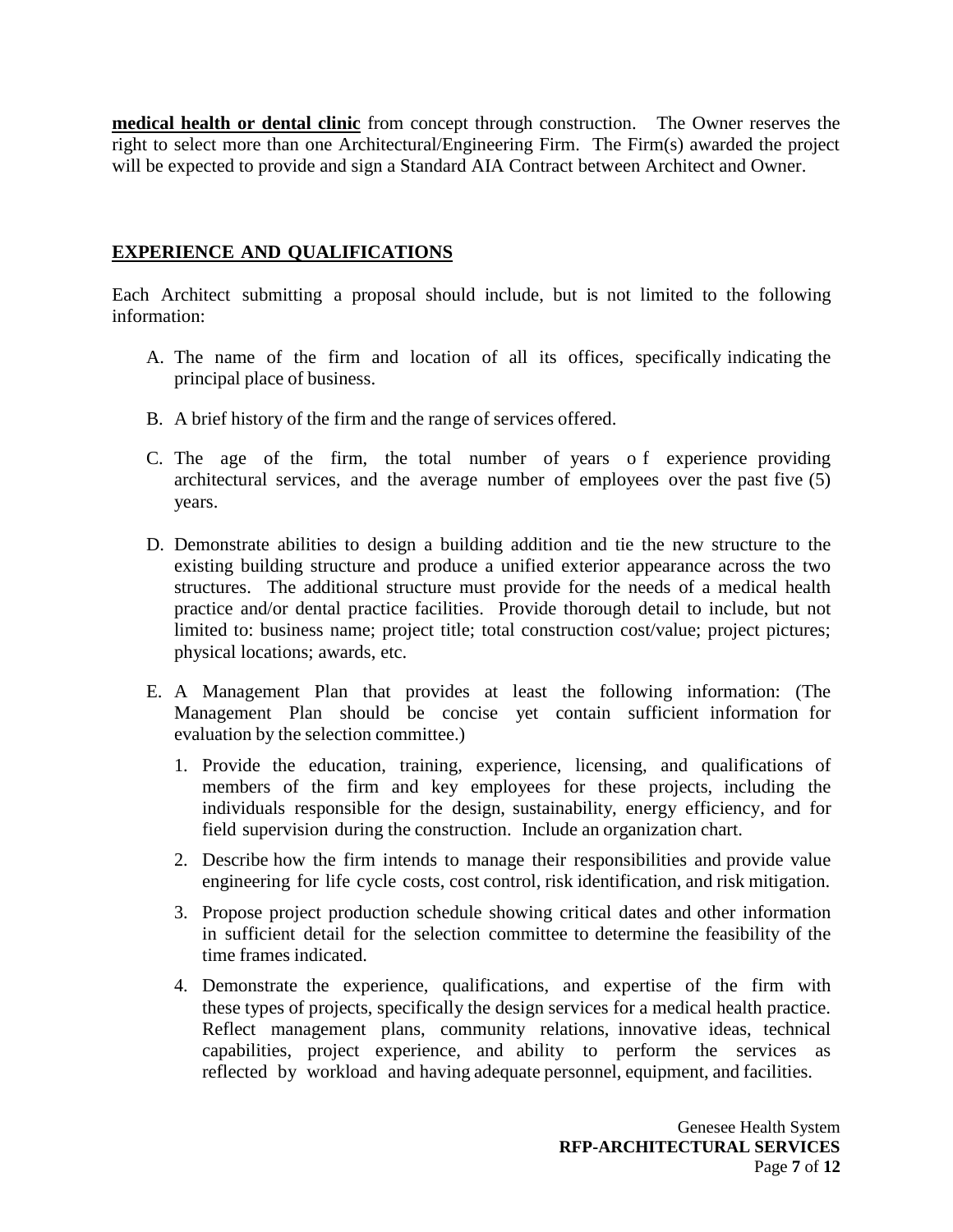- 5. The plan should also clearly identify the Architect's methods for providing the following:
	- Comprehensive architectural services from pre-design through construction.
	- Deliverables review and approval by the Board/Owner at various stages of project development.
	- Construction administration.
	- Analysis and consultation with the Board/Owner in the determination of the best construction delivery method for this project.
	- 6. Indicate all firms or individuals the firm anticipates to utilize to provide engineering, interior design, acoustic engineering, lighting design and any other services required.
- F. Financial proposals regarding the architectural and engineering costs and fees for the professional services to be provided to the Board. For each project listed above, provide a statement of Fee Compensation based on a percentage of the total budgeted construction cost or on a flat fee basis.
- G. Provide names of at least three (3) clients who may be contacted, including at least two (2) for whom medical health facilities and/or dental health facilities, or of a similar size and nature, having been designed in the past seven (7) years.
- H. Indicate the present level of professional liability and other insurance coverage for the firm.
- I. Include drawings of floor plans of similar type projects the firm has designed, along with renderings and/or photographs of completed projects. Include any other information that would aid in the evaluation of the designs, such as costs, durability, energy efficiency, other benefits, etc.
- J. Declare the accessibility of the Architect personnel to the Board, beginning on or about June 1, 2022 and moving forward over the next 3, 6, and 9 months.
- K. List and describe any litigation, arbitration, or other alternative dispute resolution proceedings the Architect has been involved in with an owner within the past ten (10) years.
- L. List and describe any actions taken by any regulatory agency against the Architect or its agents or employees with respect to any work performed.
- M. Provide any other pertinent information regarding qualifications and performance data requested by the Board.
- N. To be considered responsive to the requirements of this RFP, the Architect shall provide verifiable evidence that the firm, personnel, and associated consultants are appropriately licensed in the State of Michigan and meet all the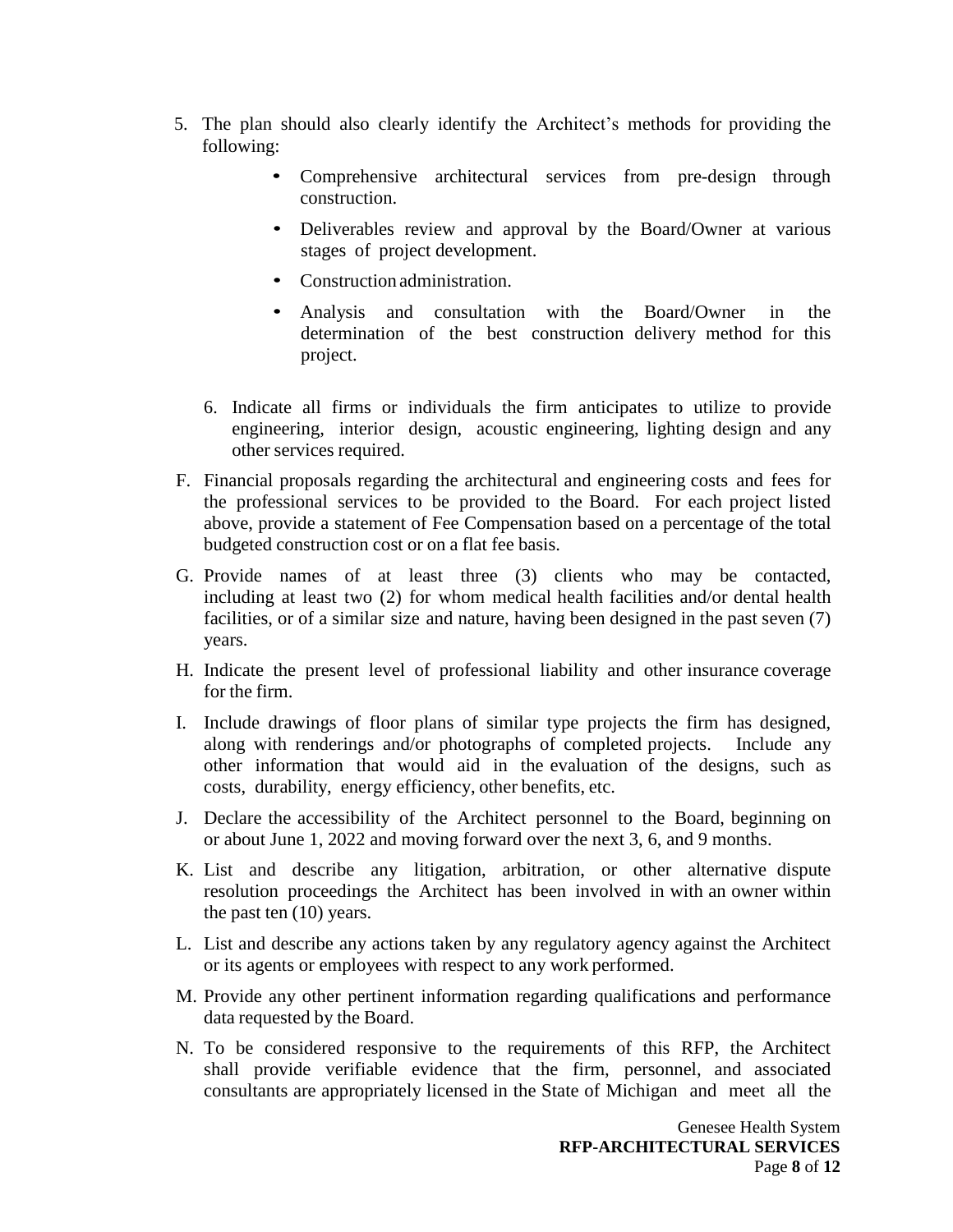requirements and qualifications described herein. The Board reserves the right to request additional information which, in the Board's opinion, is necessary to assure that the Architect's competence, business organization, and financial resources are adequate to perform the work described herein.

- O. Provide a list of projects currently under contract.
- P. Offeror shall describe its ability to create CAD drawings. REVID files are preferred.

# **EVALUATION CRITERIA AND SELECTION**

The Board will evaluate each RFP submitted based on responsiveness to the Board's needs. The Board will take into account the estimated value, the project scope and complexity, as well as the professional nature of the services to be rendered. The award of contract, if made, will be the Architect who is responsive to all administrative and technical requirements of the RFP, who has demonstrated competence and qualifications of the type of services required, and who receives the highest rating based upon the competence and professional qualifications to perform the services required. Evaluation criteria shall also include:

- 1. Competence to perform the services as reflected by technical training and education, general experience, experience in providing the required services, and the qualifications and competence of persons who would be assigned to perform the services.
- 2. Ability to perform the services as reflected by workload and the availability of adequate personnel, financial resources, equipment, and facilities to perform the services expeditiously.
- 3. Past performance as reflected by the evaluation of others who have retained the services of the Architect with respect to factors such as control of costs, quality of work, and an ability to meet deadlines.
- 4. Experience, qualifications, and ability to perform medical health design and construction services.
- 5. Personnel accessibility of architectural firm to the Board.
- 6. Experience with the various delivery methods of construction.
- 7. Costs, durability, energy efficiency, and other benefits of prior medical health practice designs.
- 8. Interview presentation. (May be requested)

# **INTERVIEWS**

The Board may take an additional step and interview Architect firms evaluated as being professionally and technically qualified. The purpose of the interview w o u l d b e to allow the architectural firm to present its qualifications, experience, education, training, past performance, etc., in regards to the professional services to be provided to the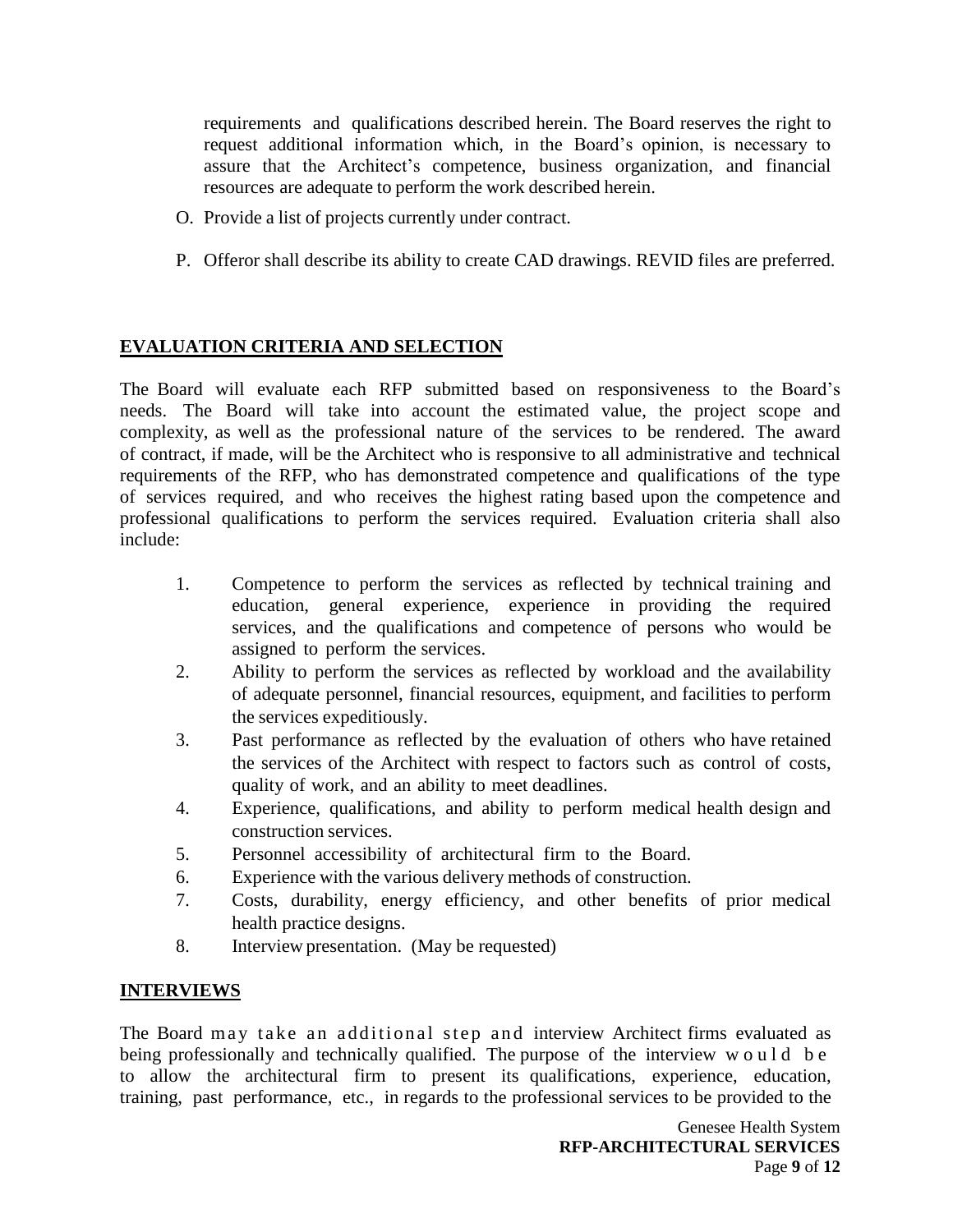Board. Interviews would also provide an opportunity for the board to seek clarifications from the Architect. Architects selected for an interview will be notified of the date, time, and place of the interview.

#### **II. OFFEROR CRITERIA AND RESPONSE REQUIREMENTS**

The Offeror shall be responsible for preparing an effective, clear, and concise proposal. Proposals must contain the following information:

#### *A. Service Delivery System*

1. Provide a complete response to each section contained within the Service Description section, and specifically, the **EXPERIENCE AND QUALIFICATIONS** section **questions A through P** and including responses to any and all sub-questions contained within. Label your responses accordingly.

#### *B. Legal Structure and Financial Viability*

- 1. The Offeror shall submit documentation and proof of entity (e.g. IRS 501(c) 3 determination); copy of Articles of Incorporation or document under which the organization is constituted/organized from its inception;
- 2. The Offeror shall include the names, addresses, and title or representation of all owners or controlling parties of the organization, whether they are individuals, partnerships, corporate bodies, or subdivisions of the bodies;
- 3. The Offeror shall attach a certificate of professional liability (errors and omissions) in a sum of not less than \$1 Million per claim and \$1 Million annual aggregate; and,
- 4. The Offeror shall attach a certificate of general liability insurance with Broad Form General Liability Endorsement or equivalent, if not in policy proper, Provider and Contractual liability coverage with limits of not less than \$1 Million per occurrence and \$1 Million annual aggregate.

#### *C. Rate Submission for Products and Services to be provided*

Offeror shall present their total cost of the architectural/engineering products/services associated with the designated remodeling of an existing business building and repurposing the facility to provide for the needs of a medical health clinic or dental practice facility. Rates are best represented as a percentage cost of the final construction project or identified as a flat rate fee.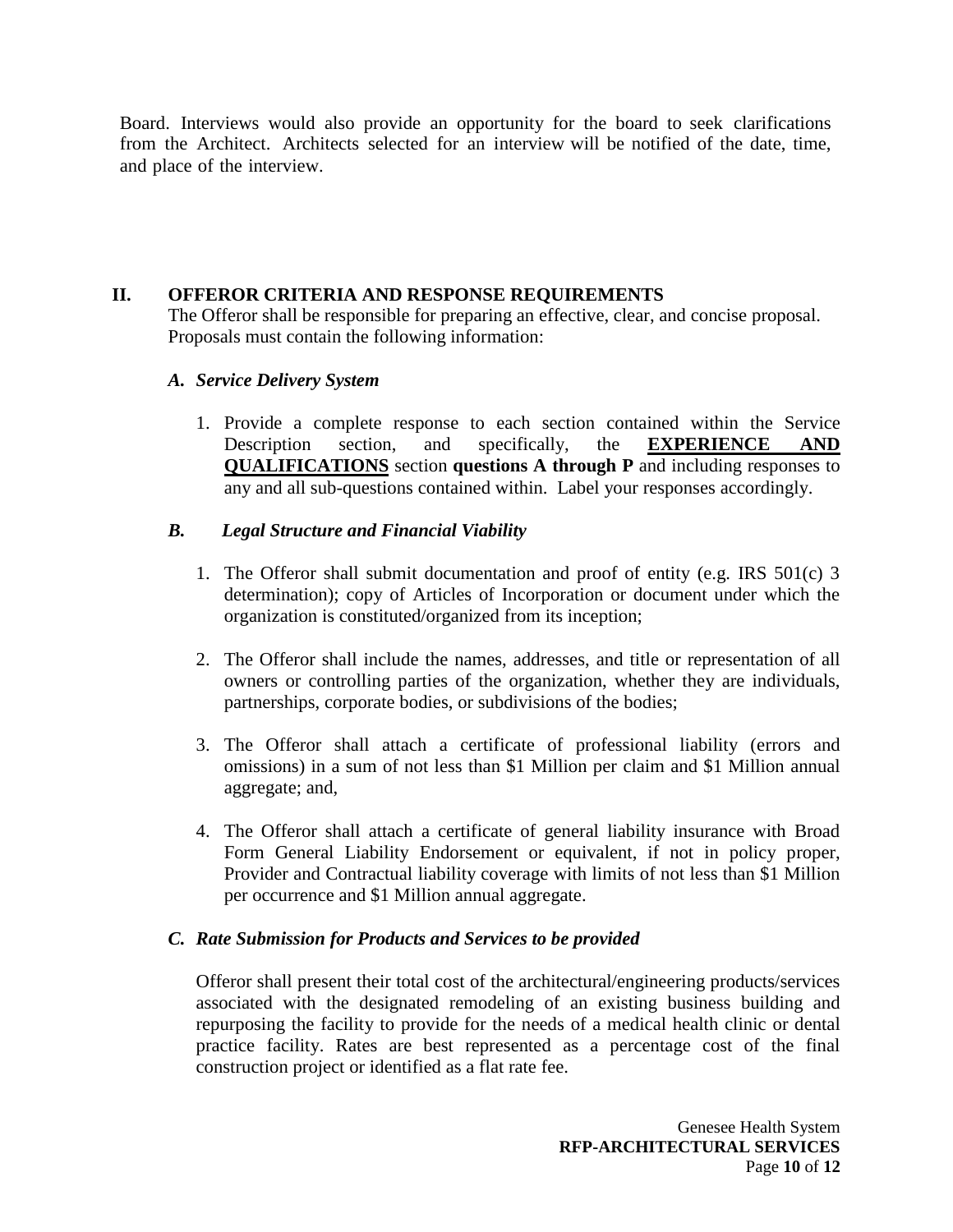#### **GENESEE HEALTH SYSTEM**

#### **REQUEST FOR PROPOSAL ARCHITECTURAL SERVICES**

#### **III. OFFEROR COVER SHEET**

#### **Offeror Information**

Name of Organization:

Address:

Authorized Representative:

Title:

Telephone Number:

Fax Number:

Person(s) to Contact:

*1. For Board representative to ask questions regarding the contents of the packet:*

*Title:* 

*Telephone Number:* 

*E-Mail Address:*

Program Services Included in the Proposal:

# **ARCHITECTURAL SERVICES**

Genesee Health System **RFP-ARCHITECTURAL SERVICES** Page **11** of **12**